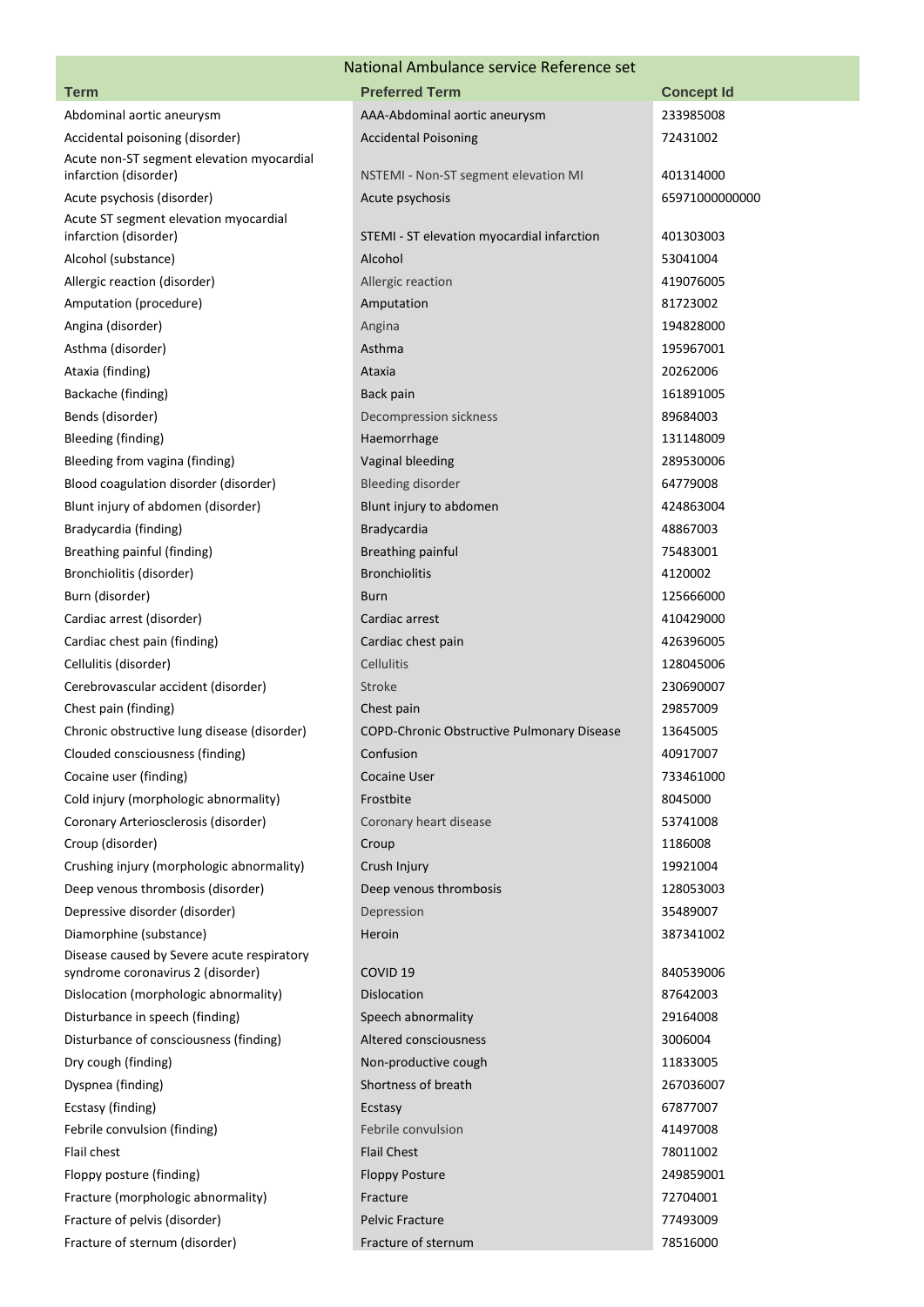| Frostbite with tissue necrosis (disorder)                            | Frostbite with tissue necrosis                        | 212924009 |
|----------------------------------------------------------------------|-------------------------------------------------------|-----------|
| Haemoptysis (finding)                                                | <b>Haemoptysis</b>                                    | 66857006  |
| Headache (finding)                                                   | Headache                                              | 25064002  |
| Heart failure (disorder)                                             | <b>Heart failure</b>                                  | 84114007  |
| Heart valve disorder (disorder)                                      | Valvular heart disease                                | 368009    |
| Heat exhaustion (disorder)                                           | Heat exhaustion                                       | 95868006  |
| Hyperglycemia (disorder)<br>Hypertensive disorder, systemic arterial | Hyperglycaemia                                        | 80394007  |
| (disorder)                                                           | Hypertension                                          | 38341003  |
| Hypoglycemia (disorder)                                              | Hypoglycaemia                                         | 302866003 |
| Hypothermia (finding)                                                | Hypothermia                                           | 386689009 |
| Injury of head (disorder)                                            | Head Injury                                           | 82271004  |
| Injury of lumbar spine (disorder)                                    | Injury of lumbar spine                                | 262524001 |
| Injury of ribs (disorder)                                            | Injury of ribs (disorder)                             | 282770002 |
| Intentional poisoning (disorder)                                     | Deliberate Poisoning                                  | 410061008 |
| Irregular heart beat (finding)                                       | Irregular heart beat                                  | 361137007 |
| Joint pain (finding)                                                 | Joint pain                                            | 57676002  |
| Joint swelling (finding)                                             | Joint swelling                                        | 271771009 |
| Left heart failure (disorder)                                        | Left ventricular failure                              | 85232009  |
| Left Ventricular Assist Device Present                               | Left cardiac ventricle to aorta assist device in situ | 723438005 |
| Lower gastrointestinal hemorrhage (disorder)                         | Lower GI bleeding                                     | 87763006  |
| Meningitis (disorder)                                                | Meningitis                                            | 7180009   |
| Miscarriage (disorder)                                               | Miscarriage                                           | 17369002  |
| Monoparesis - arm (disorder)                                         | Weakness of arm                                       | 249944006 |
| Muscle pain (finding)                                                | Muscle pain                                           | 68962001  |
| Neck pain (finding)                                                  | Neck pain                                             | 81680005  |
| Open wound (disorder)                                                | Open wound                                            | 125643001 |
| Orthopnea (finding)                                                  | Orthopnea                                             | 62744007  |
| Other (qualifier value)                                              | Other                                                 | 74964007  |
| Pain in left arm (finding)                                           | Pain in left arm                                      | 287045000 |
| Pain in lower limb (finding)                                         | Pain in lower limb                                    | 10601006  |
| Pain in pelvis (finding)                                             | Pain in pelvis                                        | 30473006  |
| Pain in upper limb (finding)                                         | Pain in upper limb                                    | 102556003 |
| Palpitations (finding)                                               | Palpitations                                          | 80313002  |
| Pericarditis (disorder)                                              | Pericarditis                                          | 3238004   |
| Peripheral edema (morphologic abnormality)                           | Peripheral oedema                                     | 82014009  |
| Pertussis (disorder)                                                 | Whooping cough                                        | 27836007  |
| Pneumothorax (disorder)                                              | Pneumothorax                                          | 36118008  |
| Postpartum hemorrhage (disorder)                                     | Postpartum Haemorrhage                                | 7821001   |
| Preinfarction syndrome (disorder)                                    | Unstable angina                                       | 4557003   |
| Productive cough (finding)                                           | Productive cough                                      | 28743005  |
| Renal colic (finding)                                                | Renal colic                                           | 7093002   |
| Respiratory arrest (disorder)                                        | Respiratory arrest                                    | 87317003  |
| Seizure (finding)                                                    | Seizure                                               | 91175000  |
| Self-injurious behavior (finding)                                    | Deliberate self-harm                                  | 248062006 |
| Sepsis (disorder)                                                    | Sepsis                                                | 91302008  |
| Shock (disorder)                                                     | Shock                                                 | 27942005  |
| Sickle cell-hemoglobin SS disease (disorder)                         | Sickle Cell Anaemia                                   | 127040003 |
| Smoke inhalation injury (disorder)                                   | Smoke inhalation injury (disorder)                    | 426936004 |
| Soft tissue injury (disorder)                                        | Soft Tissue Injury                                    | 282026002 |
| Sprain (morphologic abnormality)                                     | Sprain                                                | 84709000  |
| Stiff neck (finding)                                                 | <b>Neck stiffness</b>                                 | 161882006 |
| Stiffness (finding)                                                  | Stiffness                                             | 271587009 |